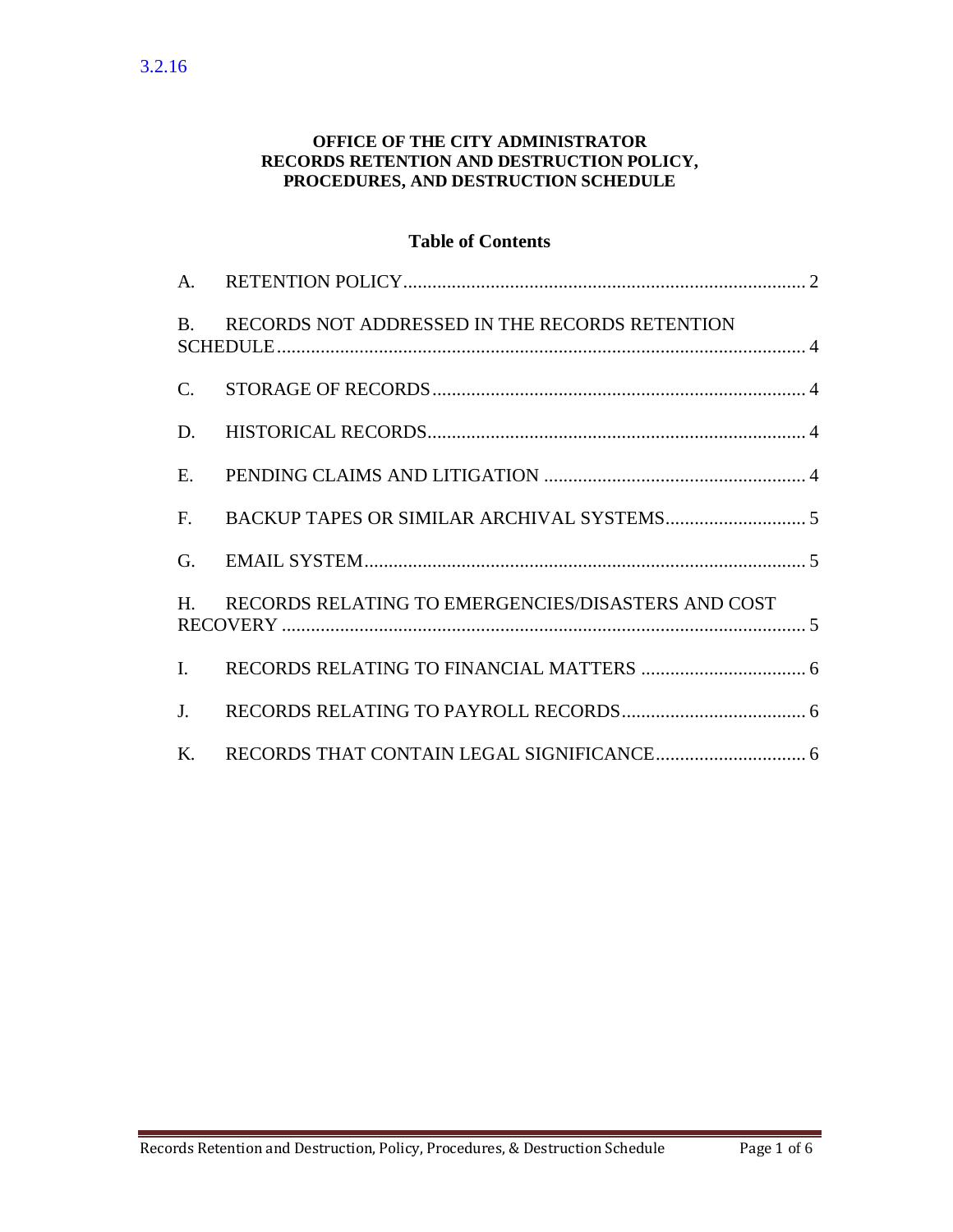# **RECORDS RETENTION AND DESTRUCTION POLICY AND PROCEDURES**

The Office of the City Administrator hereby adopts this Record Retention and Destruction Policy ("Policy") pursuant to Chapter 8 of the San Francisco Administrative Code. This Policy supersedes all previous record retention and destruction policies issued by this office. This Policy covers all records and documents, regardless of physical form or characteristics, made or received by the City Administrator's Office in connection with the transaction of public business. The purpose of this policy is to provide a system for managing the records of the City Administrator's Office, to safely store and retain those records that need to be retained, to comply with all applicable legal requirements regarding document retention and destruction, and to identify and establish guidelines for the destruction of those documents that are obsolete or for which retention is otherwise not required.

### <span id="page-1-0"></span>**A. RETENTION POLICY**

The City Administrator's Office shall retain documents for the period of their immediate or current use, unless longer retention is necessary for historical reference, or to comply with contractual or legal requirements, or for other purposes as set forth below.

For record retention and destruction purposes, the term "record" is defined as follows pursuant to Section 8.1 of the San Francisco Administrative Code:

"[S]uch paper, book, photograph, film, sound recording, map, drawing or other document, or any copy thereof, as has been made or received by the department in connection with the transaction of public business and may have been retained by the department as evidence of the department's activities, for the information contained therein, or to protect the legal or financial rights of the City and County or of persons directly affected by the activities of the City and County."

Documents and other materials that do not constitute "records" under that section, including those described below in Category 4, may be destroyed when no longer needed, unless otherwise specified. Where appropriate, and with the City Attorney's written approval, departments, divisions and offices under the City Administrator's Office may establish team retention policies that call for the retention of specific types of records for periods longer than the otherwise applicable period set forth in this policy.

The records and documents of the City Administrator's Office shall be classified for purposes of retention and destruction as follows:

**Category 1: Permanent Retention.** Records that are permanent or essential records shall be preserved indefinitely.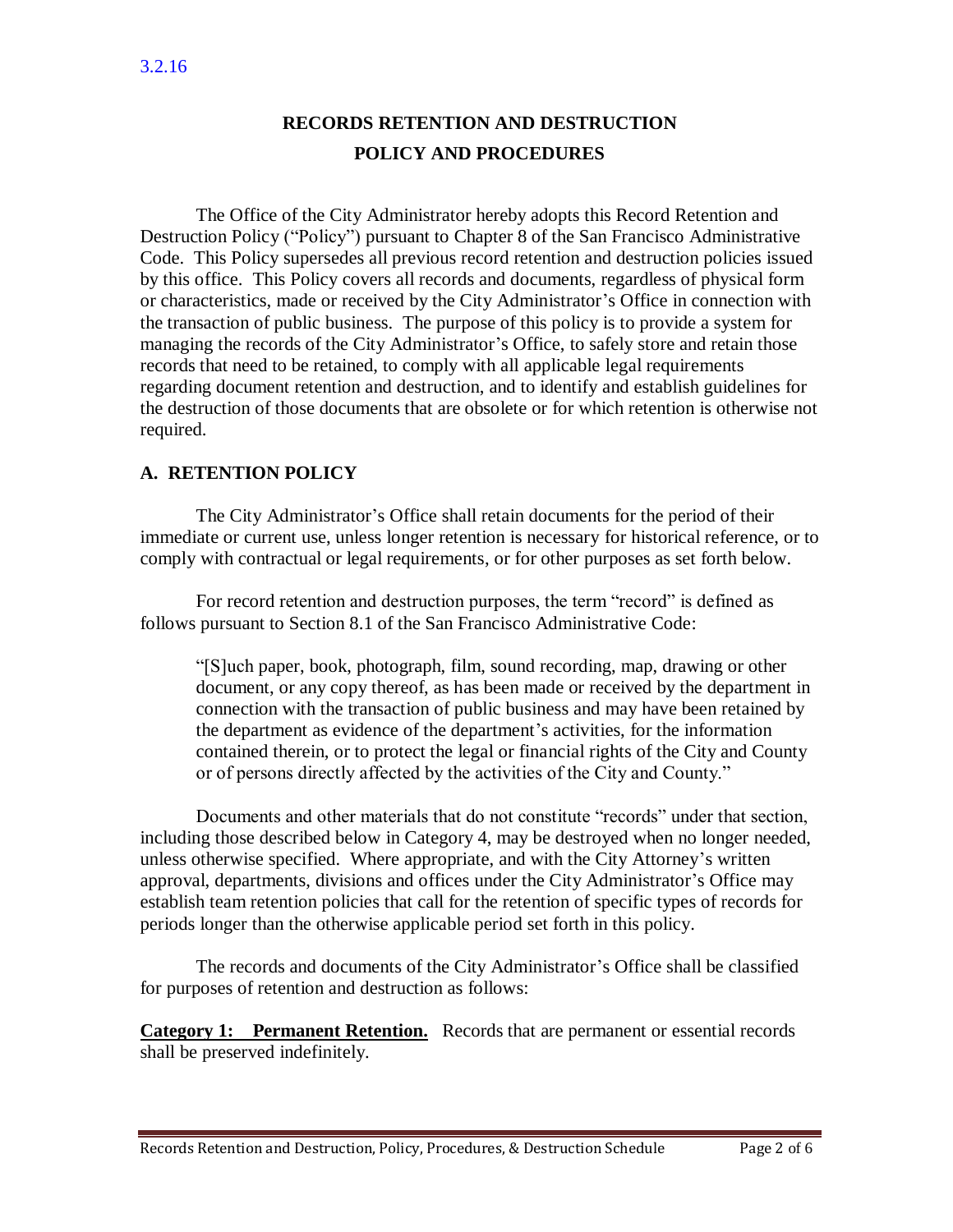- Permanent records. Permanent records are records required by law to be permanently retained and that are ineligible for destruction unless they are microfilmed or placed on an optical imaging system, with the film or tape placed in a State-approved storage vault. (Admin. Code Section 8.4.) Once these measures are followed, the original paper records may be destroyed. Duplicate copies of permanent records may be destroyed whenever they are no longer necessary for the efficient operation of the City Administrator's Office. Examples of permanent records include agendas, notices and minutes of commission meetings; department annual reports; bond indentures and reports; and Cal/OSHA citations.
- Essential records. Essential records are records necessary for the continuity of government and the protection of the rights and interests of individuals. (Admin. Code Section 8.9). Examples of essential records include advice letters and opinions, policy memoranda, building permits, business licenses, and interpretive materials such as manuals.

**Category 2: Current Records.** Current records are records that for employee convenience, ready reference, or other reasons, are retained in the office space and equipment of the City Administrator's Office. Current records shall be retained as follows:

- Where law specifies retention period. The department shall retain current records in accordance with time periods specified in federal, state, or local law. Examples of records that the law specifies particular retention periods for include Statement of Economic Interest Form 700 (required by California Government Code Section 81009(e)) and Accident Injury reports.
- Where law does not specify retention period. If the law does not specify a particular time period for retention, the department will comply with the time periods specified in the attached Records Retention and Destruction Schedule ("Schedule"). The department will retain current records for a minimum of two years, although such records may be treated as "storage records" and stored off-site during the applicable retention period. Examples of current records include invoices for purchases of supplies, departmental memoranda, and budget documents.

**Category 3: Storage Records.** Storage records are records that are retained off-site. These records are subject to the same retention requirements as current records.

**Category 4: No Retention Required.** Records and other materials that do not meet the definition of a "record" pursuant to Administrative Code Section 8.1 as Category 4 documents need not be retained unless otherwise specified by local law. Unless applicable law or the Schedule states otherwise, the department may destroy such documents and materials (including originals and duplicates) that it no longer needs in order to function or continue operating. These documents may not have legal significance. Examples include materials and documents generated for the convenience of the person generating those, draft documents (other than certain contracts) that are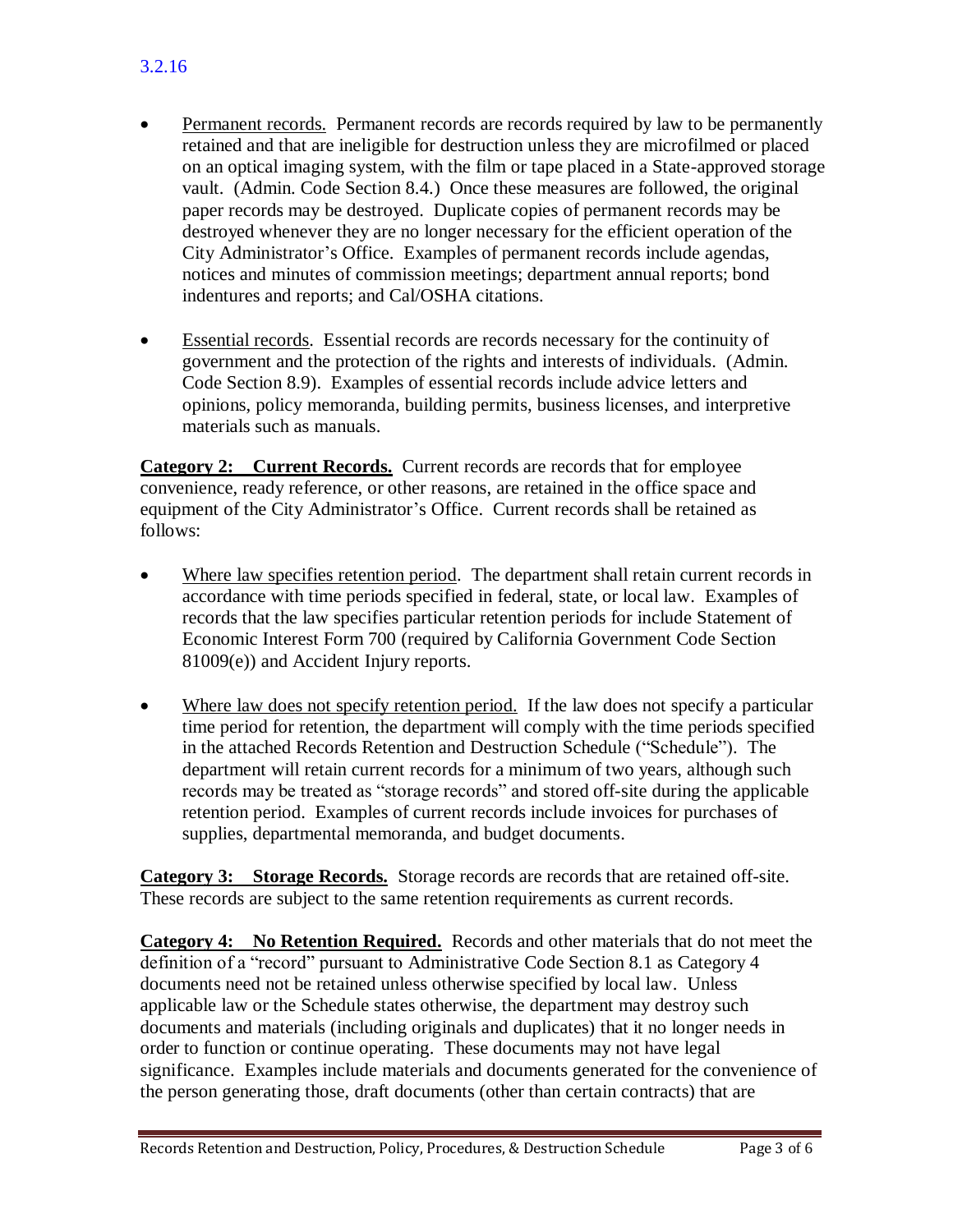superseded by subsequent versions or rendered moot by departmental action, and duplicate copies that are no longer needed. Specific examples include telephone message slips, miscellaneous correspondence that do not require follow-up or departmental action, notepads, emails that do not contain information that the department is not required to retain under this policy, and chronological files.

With limited exceptions, no specific retention requirements are assigned to documents in this category. Instead, it is up to the originator or recipient to determine when the document's business utility has ended.

#### <span id="page-3-0"></span>**B. RECORDS NOT ADDRESSED IN THE RECORDS RETENTION SCHEDULE**

Records and other documents or materials that are not required to be retained by law, and are not expressly addressed by the attached schedule may be destroyed at any time provided that they have been retained for the periods prescribed for substantially similar records.

# <span id="page-3-1"></span>**C. STORAGE OF RECORDS**

Records may be stored in the City Administrator's office space or equipment if the records are in active use or are maintained for convenience or quick reference. Examples of active files the department may appropriately maintain on-site include active chronological files, research and reference files, legislative drafting files, pending complaint files, administrative files, and personnel files.

The City Administrator's Office may send inactive records to the City's off-site storage facility or the department's storage facility if the department's use of or reference to has diminished sufficiently to permit removal. All boxes sent to the City's storage facility must be labeled with a destruction date. Records sent to storage within the same box must all have the same destruction date. The setting of the destruction date should keyed to the end of the fiscal year in which the document was created unless otherwise specified.

### <span id="page-3-2"></span>**D. HISTORICAL RECORDS**

Historical records are records that the City Administrator's Office no longer uses, but may be of historical interest or significance because of their age or research value. Historical records may not be destroyed except in accordance with the procedures set forth in Administrative Code Section 8.7.

#### <span id="page-3-3"></span>**E. PENDING CLAIMS AND LITIGATION**

The retention periods set forth in the attached Schedule do not apply to materials that are relevant to a pending claim or litigation against the City, even if the records are otherwise eligible for destruction.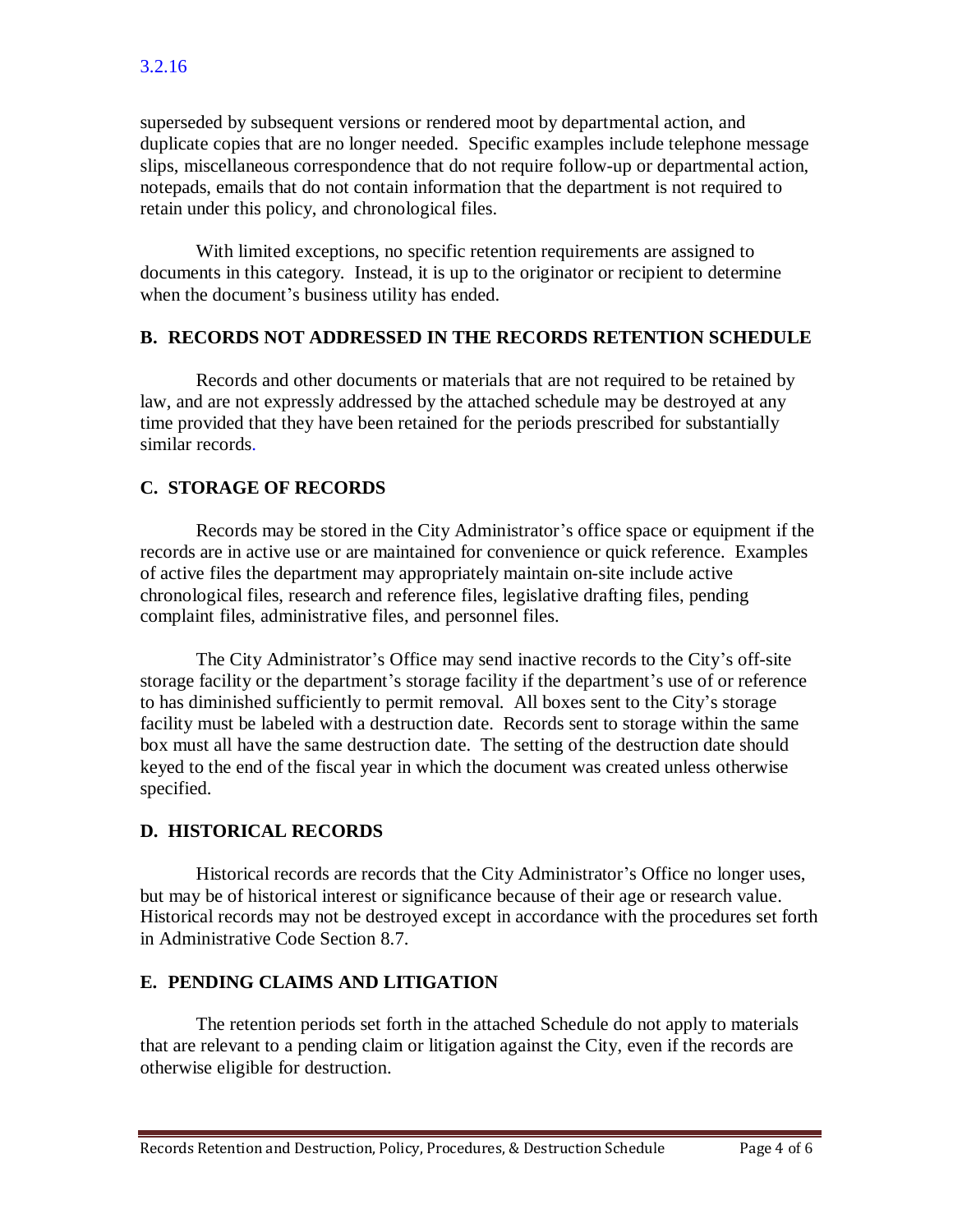Once the City Administrator's Office becomes aware of the existence of a claim or litigation against the City, the department will notify the City Attorney's Office. Notwithstanding the Schedule, the department will retain all documents and other materials related to the claim or litigation until the City Attorney's Office reports that the claim or litigation has been finally resolved.

### <span id="page-4-0"></span>**F. BACKUP TAPES OR SIMILAR ARCHIVAL SYSTEMS**

The City Administrator's Office may use backup tapes or similar archival systems that serve the limited purpose of providing a means of recovery in cases of disaster, departmental system failure, or unauthorized deletion. The department may not access the backup tapes or similar archival systems except in these limited situations. Electronic records such as emails that an employee has properly deleted under the department's Schedule but that remain on backup tapes or a similar archival system are analogous to paper records that the department has lawfully discarded but may be found in a Cityowned dumpster. Neither the Public Records Act nor the Sunshine Ordinance requires the City to search the trash for such records, whether paper or electronic.

# <span id="page-4-1"></span>**G. EMAIL SYSTEM**

The email system does not fulfill the department's record retention obligations. The department provides an email system to its employees as a convenient and efficient medium of communication. However, the email system is not a medium for storage of information or any of the department's records.

City Administrator staff must determine with regard to each email or attachment whether the attached Retention and Destruction Schedule requires retention of a particular record. If the Schedule requires retention of the email, staff must retain it in accordance with the Schedule and delete it from the email system. If the Schedule does not require retention of the email the staff may either delete it as soon as it is no longer necessary for the immediate discharge of official duties or store it elsewhere for as long as the staff deems appropriate. In any case, whether to satisfy records retention obligations or merely to serve administrative needs, the staff must not store the email communication on the email system.

### <span id="page-4-2"></span>**H. RECORDS RELATING TO EMERGENCIES/DISASTERS AND COST RECOVERY**

Records relating to Emergencies/Disasters and Cost Recovery for the Federal Emergency Management Agency (FEMA) and California Governor's Office of Emergency Services (CAL OES) programs and activities are governed by Code of Federal Regulations 44 C.F.R. § 13.42. Pursuant to 44 C.F.R. § 13.42, the City Administrator's Office must retain any and all records relating to cost recovery documentation incurred during an emergency or disaster for three (3) years after the State has closed the claim by the City. The California Code of Regulations also requires the retention of all financial and program records related to cost or expenditures eligible for state financial assistance